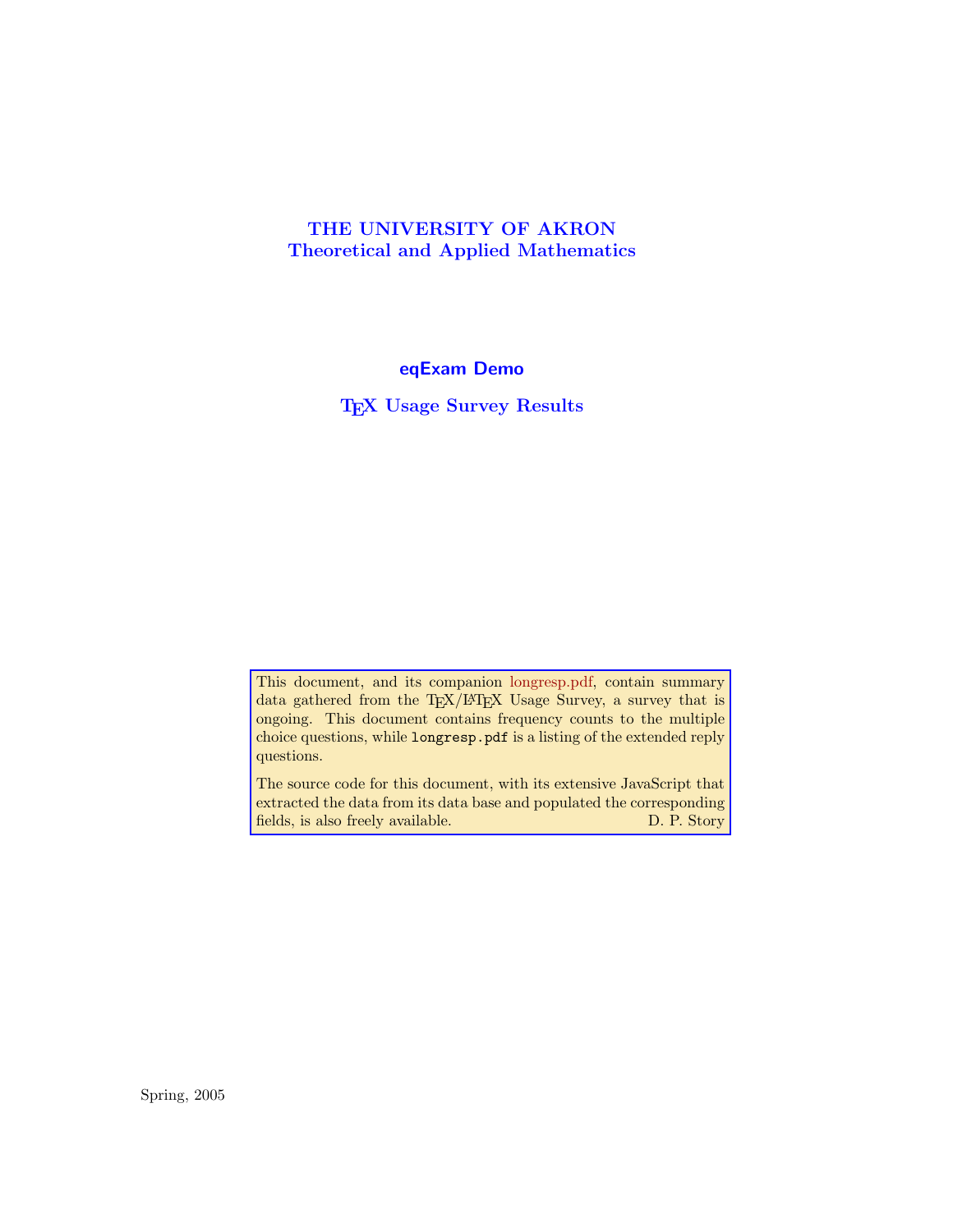# **TEX Usage Survey Results**

| An eqExam Demo                                                                                                                              | D. P. Story                                                                                         |
|---------------------------------------------------------------------------------------------------------------------------------------------|-----------------------------------------------------------------------------------------------------|
| $T_F X / T_F X$ . This first block of questions concerns your use of $T_F X / T_F X$ .                                                      |                                                                                                     |
| 1. Experience using TEX/IATEX.                                                                                                              |                                                                                                     |
| (a) How would you describe yourself in terms of experience using $T_F X / I4T_F X$ ?                                                        |                                                                                                     |
| 52<br>15<br>Novice<br>Intermediate                                                                                                          | 92<br>23<br>Experienced<br>Package Developer                                                        |
| 13<br>No Response                                                                                                                           |                                                                                                     |
| (b) I have used $T_{E}X/IF_{E}X$ for                                                                                                        |                                                                                                     |
| less than a year<br> 11<br>12<br>one to two years<br>51<br>five to ten years<br>29                                                          | 43<br>two to five years<br>25<br>ten to fifteen years<br>fifteen to twenty years                    |
| 16<br>more than twenty years<br> 18<br>No Response                                                                                          |                                                                                                     |
| 2. Approximately how many hours do you spend using T <sub>E</sub> X/L <sup>A</sup> T <sub>E</sub> X in a typical week? On a per week basis, |                                                                                                     |
| I use $T_{E}X/IF_{E}X$                                                                                                                      |                                                                                                     |
| 36<br>19<br>less than an hour<br>one to two hours<br>37<br>20<br>$>$ ten hours<br>No Response                                               | $52 \mid$<br>three to five hours $ 31 $<br>ten hours                                                |
| <b>3.</b> There are many T <sub>E</sub> X user's groups worldwide, are you a member of one or more?                                         |                                                                                                     |
| $102$ No<br>72<br>Yes                                                                                                                       | 121<br>No Response                                                                                  |
| 4. The following questions concern your preferred use of T <sub>F</sub> X.                                                                  |                                                                                                     |
| (a) Which styles to you predominately use?                                                                                                  |                                                                                                     |
| Plain TFX<br>166 L <sup>A</sup> T <sub>F</sub> X<br>4                                                                                       |                                                                                                     |
| 3<br>3<br>ConTrXt<br>No Reponse<br>19                                                                                                       |                                                                                                     |
| to this question are listed in longresp.pdf.                                                                                                | (b) Based on your response to (a), please explain why you made the choice you did. Note: Responses  |
|                                                                                                                                             | (c) There are many TFX Systems available for use, commercial, shareware, freeware. Which one do you |
| primarily use?                                                                                                                              |                                                                                                     |
| T <sub>F</sub> X Live System<br>56<br>12<br>$teT$ <sub>E</sub> X<br>3<br>Y&Y TEX System<br>$\vert$ 1<br>Textures                            | 89<br>MikTFX<br>PCT <sub>F</sub> X<br>CMacTeX<br>TrueTEX<br>10<br>0                                 |
| Other<br>$OzT$ <sub>F</sub> X<br> 11<br>IО                                                                                                  | 22<br>No Response                                                                                   |
| If Other, please specify                                                                                                                    |                                                                                                     |
| $(d)$ What is your favorite T <sub>E</sub> X editor? Specify                                                                                | Note: Responses to this                                                                             |
| question are listed in longresp.pdf.                                                                                                        |                                                                                                     |
| 5. What operating systems $OS$ do you use T <sub>F</sub> X?                                                                                 |                                                                                                     |
|                                                                                                                                             | (a) What operating system (OS) runs on the machine you most frequently use when working with        |
| T <sub>F</sub> X/I <sup>A</sup> T <sub>F</sub> X? Select one.                                                                               |                                                                                                     |
| Windows XP<br>79<br>Windows ME<br>0                                                                                                         | Macintosh OS 9<br>0<br>Macintosh OS 8<br>0                                                          |
| Windows NT<br>0                                                                                                                             | Macintosh OS 7 or earlier<br>0                                                                      |
| 25<br>Windows 2000                                                                                                                          | Unix or Linux<br>42                                                                                 |
| Windows 98<br>3                                                                                                                             |                                                                                                     |
| Windows 95<br>0                                                                                                                             | Don't know<br>0                                                                                     |
| 25<br>Macintosh OS X                                                                                                                        | No Response<br>20                                                                                   |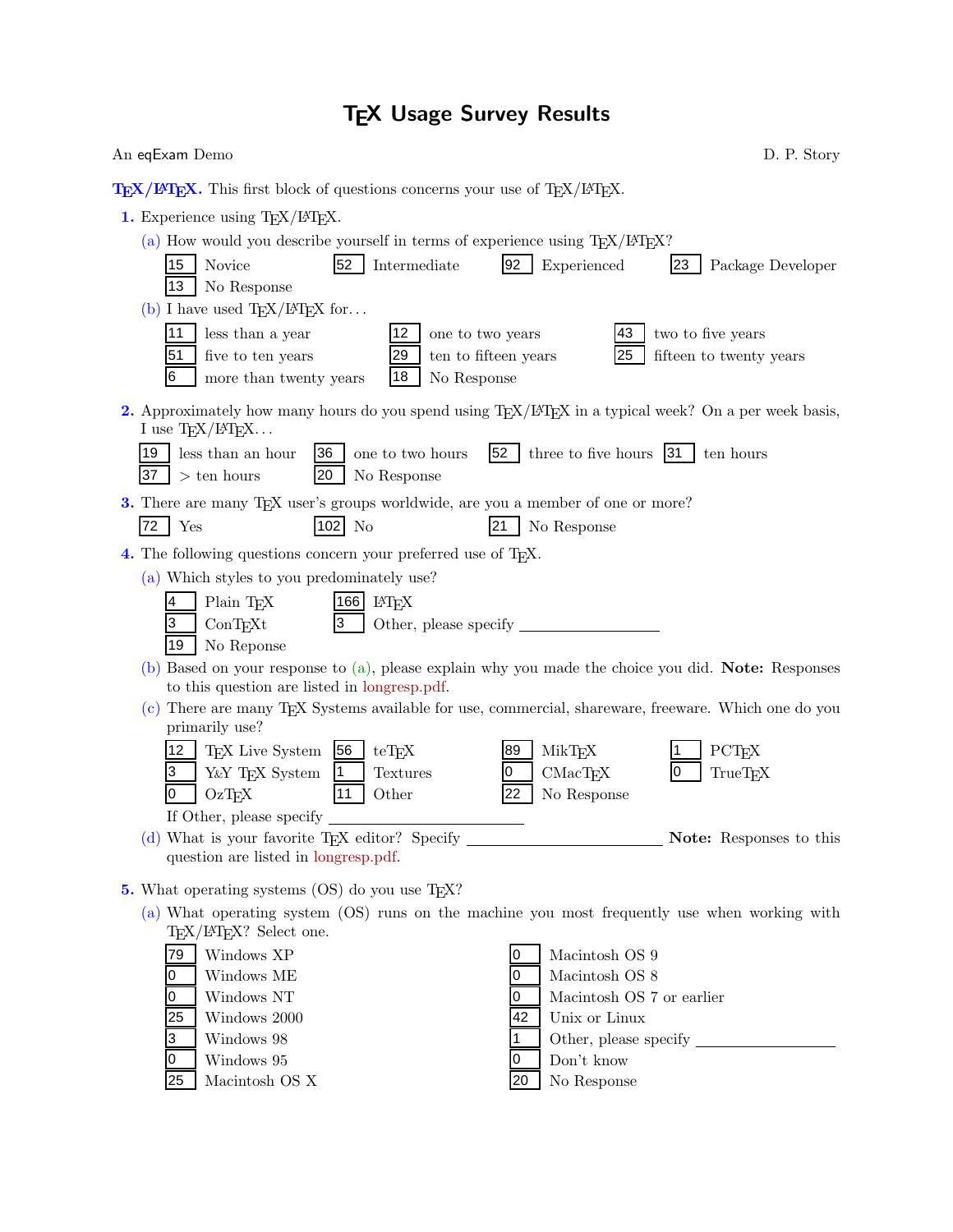(b) Some people work on multiple platforms, what is your secondary OS for working with TEX/L<sup>AT</sup>EX?

| 120 | Windows XP     |    | Macintosh OS 9            |
|-----|----------------|----|---------------------------|
|     | Windows ME     |    | Macintosh OS 8            |
|     | Windows NT     |    | Macintosh OS 7 or earlier |
| 15  | Windows 2000   | 70 | Unix or Linux             |
|     | Windows 98     |    | Other, please specify     |
|     | Windows 95     | 26 | Don't use two systems.    |
|     | Macintosh OS X | 43 | No Response               |

## **Seeking Help.**

**6.** These questions concern any problems you may have with TEX/LATEX and resources available to you.

| (a) Do you struggle on alone (with T <sub>E</sub> X/L <sup>T</sup> EX) if things are going wrong, or do you seek help? |                                             |  |
|------------------------------------------------------------------------------------------------------------------------|---------------------------------------------|--|
| 38<br>Struggle on along                                                                                                | Seek help from a friend or colleague<br>20  |  |
| Seek help from a public forum<br>1121                                                                                  | 25<br>No response                           |  |
| (b) Do you use on-line resources?                                                                                      |                                             |  |
| 23<br>141<br>N <sub>o</sub><br>Yes                                                                                     | No Response<br>31                           |  |
| If 'Yes', specify                                                                                                      |                                             |  |
| (c) Do you seek help from comp.text.tex?                                                                               |                                             |  |
| 45<br>N <sub>o</sub>                                                                                                   | 35<br>Yes, I read the postings occasionally |  |
| 32<br>Yes, I read the postings regularly                                                                               | 25<br>Yes, I even ask questions             |  |
| Yes, I answer questions on occasion<br>30                                                                              | 3<br>Yes, I regularly answer questions      |  |
| 25<br>No Response                                                                                                      |                                             |  |
| 7. The CTAN Archive.                                                                                                   |                                             |  |
| (a) Do you know about $CTAN$ (Central T <sub>F</sub> X Archive Network)?                                               |                                             |  |
| 162 Yes<br>8<br>N <sub>o</sub>                                                                                         | 25<br>No Response                           |  |
| (b) If you answered "Yes" to question (a), approximately, how often do you use this archive?                           |                                             |  |
| 105<br>Once or twice a month                                                                                           |                                             |  |
| three to five times per month<br>25                                                                                    |                                             |  |
| 30<br>More than five times per month                                                                                   |                                             |  |
| 35<br>No Response                                                                                                      |                                             |  |
| 8. The T <sub>F</sub> X FAQ Resource.                                                                                  |                                             |  |
| (a) Do you know there is a TEX FAQ online resource? (http://www.tex.ac.uk/faq)                                         |                                             |  |
| l28<br>Yes<br>N <sub>o</sub>                                                                                           | 26<br>No Response                           |  |
| (b) If you answered "Yes" to question, (a) have you ever used the $FAQ$ ?                                              |                                             |  |
| 19  <br>$ 118 $ Yes<br>No                                                                                              | 58<br>No Response                           |  |
| If yes, how often? $5.87$<br>per year.                                                                                 |                                             |  |
|                                                                                                                        |                                             |  |

**9.** In terms of paper publications, what are the titles of the books you use for a reference to your work in TEX/LATEX? Please list titles/authors in the space provided below. **Note:** Responses to this question are listed in [longresp.pdf.](#page-0-0)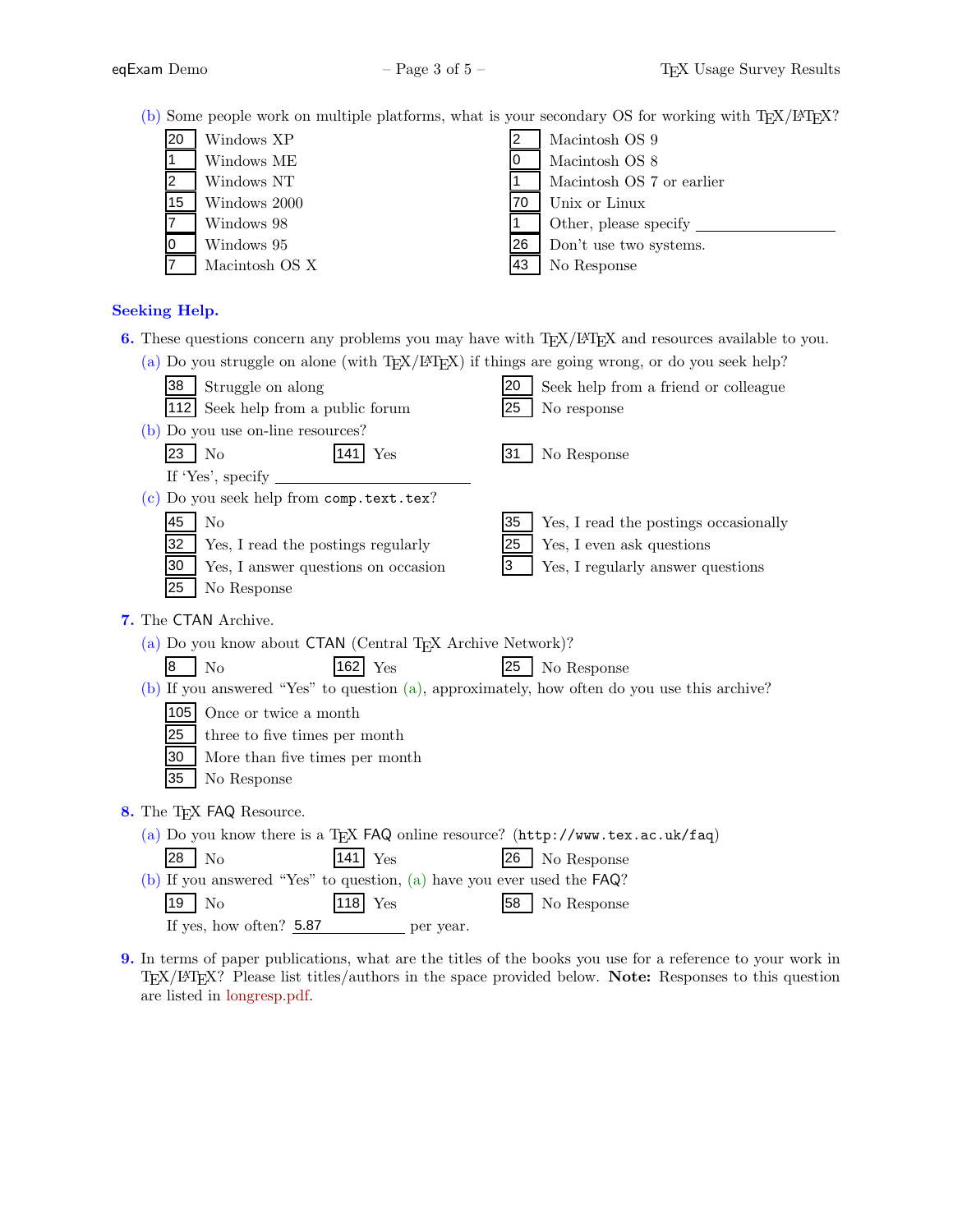### **Print and PDF.**

**10.** What application do you use to create PDF? Adobe Distiller, ps2pdf, other.

| 8   Adobe Distiller      | 37   ps2pdf (pdfwriter) | $ 96 $ pdftex    |
|--------------------------|-------------------------|------------------|
| $ 9 $ dvipdfm            | $18$ Other              | $27$ No Response |
| If Other, please specify |                         |                  |

11. Describe the reasons you create PDF document from a T<sub>EX</sub>/L<sup>AT</sup>EX source. Is it for distribution over the Internet; to create interactive, high content materials; for business purposes? Please elaborate in the space provided below. **Note:** Responses to this question are listed in [longresp.pdf.](#page-0-0)

12. Do you use T<sub>E</sub>X/L<sup>AT</sup>EX primarily for creating printable documents, or for creating a PDF document suitable for publication on the Internet, or distribution to a colleague?

| 24 Exclusively for print | 34 Mostly for PDF | 109 About half and half |
|--------------------------|-------------------|-------------------------|
| 28   No Response         |                   |                         |

**13.** If you have any experience or knowledge of commercial publishing houses that use a T<sub>E</sub>X/L<sup>AT</sup>EX or pdftex work flow for prepress typesetting, please list publishing houses and countries in the space provided below. **Note:** Responses to this question are listed in [longresp.pdf.](#page-0-0) 28 Solution No Response<br>
16 you have any experience or knowledge of commercial publishing house<br>
work flow for prepress typesetting, please list publishing houses and coun<br> **Note:** Responses to this question are listed in

**Population Demographics.** The next set of questions concern you.

|                | 14. My gender is $\dots$                                                                             |    |                        |
|----------------|------------------------------------------------------------------------------------------------------|----|------------------------|
| 159            | Female<br>Male<br>10                                                                                 |    | Prefer not to disclose |
| 25             | No Response                                                                                          |    |                        |
|                | 15. I am 30.91 years old.                                                                            |    |                        |
|                | 16. Which of the following best describes your status as an T <sub>F</sub> X user today? Select one: |    |                        |
| 40             | Use as a student                                                                                     |    |                        |
| 64             | Use as an educator/trainer                                                                           |    |                        |
| 19             | Use at home for personal use or as a hobby                                                           |    |                        |
| 10             | Use for a home-based business                                                                        |    |                        |
| 34             | Use in a company or business (non-home based)                                                        |    |                        |
| 28             | No Response                                                                                          |    |                        |
|                | 17. What is your country of residence? Select one:                                                   |    |                        |
| 47             | United States of America                                                                             |    | Japan                  |
| Ι9             | Canada                                                                                               |    | Hong Kong/Taiwan       |
| 5              |                                                                                                      | 0  | China                  |
|                | United Kingdom                                                                                       | 2  | Other Asia, specify:   |
| $\overline{2}$ | France                                                                                               | 6  | Australia              |
| 39             | Germany                                                                                              | 0  | New Zealand            |
|                | Sweden                                                                                               | 0  |                        |
| 8              | Netherlands                                                                                          | 35 | No Response            |
| 32             | Other Europe, specify:                                                                               |    |                        |